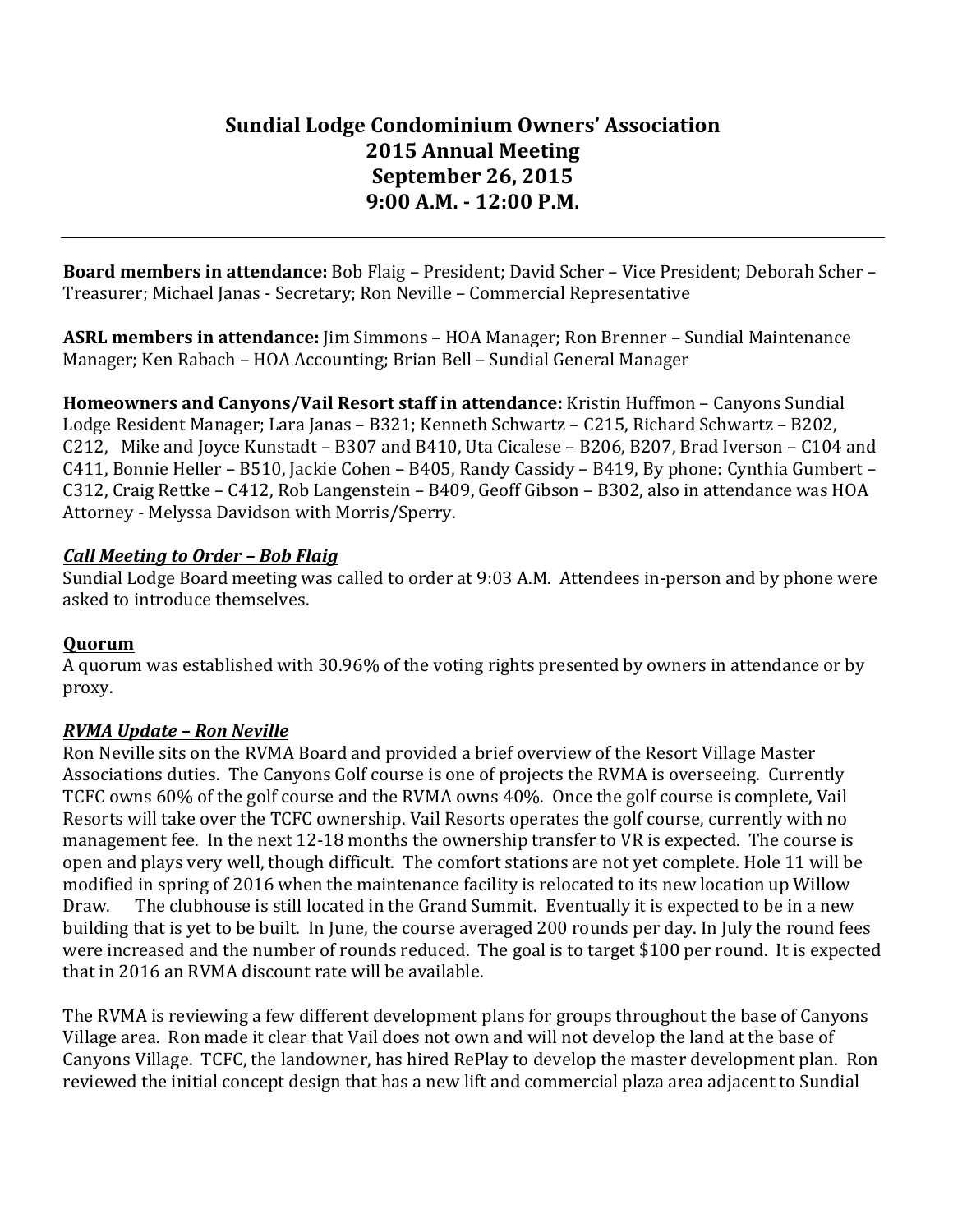Lodge. Bob Flaig and David Scher explained that after review of the initial concept it is anticipated the Sundial Lodge will enjoy premium location and reduced traffic issues.

#### **Financial Update**

Deborah Scher reviewed year-to-date financial reports from May-August 2015. Total Income is flat to budget at \$530K. There is little or no interest income that creates the variance of \$583 YTD under budget. On the Expense side the HOA is favorable to budget by \$3K. Expenses for replacing lost pool towels created a small variance. There is also a variance due to duplicate payment of cable TV billing in the amount of \$6K YTD due to the transition with DirecTV at the property. Groove Satellite, the vendor did not meet the timeline set to get the standalone service set up and resulted in the need to continue payments on the shared Grand Summit agreement. The owner of Groove Satellite has assured Sundial HOA will receive a credit for all duplicate payments. To ensure this happens, the HOA is withholding \$30K for the install of the new service until satisfactorily resolved.

Richard Schwartz asked about the HOA audit. Ken Rabach noted that the audit had just been released and will be posted to the HOA website. Ken explained that is was a review and not a full audit and that there were no concerns noted. The review was released later than previous years. The Board asked that ASRL request the auditors to finalize the review next year by September 1st so that it will be available for homeowners to review prior to the annual meeting.

Brad Iverson asked about the phone system charges on the operating budget. In Simmons explained the history behind the separation that occurred when ASRL took over the HOA management back in 2012. At the time, Talisker owned the on-site phone system that would only service units in their rental program. The HOA Board at the time agreed to provide common service for any owners that wish to have it under a common system. The HOA recovers \$22 per month for the 18 unit owners that currently use it. In addition, other emergency dialers for the fire system and elevators have phone service that hits the HOA telephone budget line.

Deborah Scher recapped some assertions made by Richard Schwartz regarding the Board's excessive expenditures in the capital reserve over the last couple of years that has depleted the reserve balance. She presented her research findings that showed the major capital expenses over the last 2 years could be sorted into 3 groups. First, there was significant deferred maintenance after the Talisker transition that had to be addressed (façade painting, water heater replacement, water pipe valve repair and the major expense of the  $3^{rd}$  floor pump room repairs). Second was the investment in capital improvements and amenities that the Board believes provided a net gain in property values and owner/guest experience (Wi-Fi upgrades, ski lounge, meeting room, fitness center, fire pit and DirecTV upgrade). The third item was the wrap up of the  $2<sup>nd</sup>$  Amendment of the Declarations that had a dues write-off for Talisker in the amount of \$125,000. These projects totaled over \$1,000,000 over a period when additional operating costs increased. Over the same period there were no dues increases.

Richard Schwartz responded by explaining that he believes that some of the projects, like the ski lounge were rushed and ended up costing more money than expected. In that example, David Scher pointed out that the ski lounge was rushed the first year to test the concept as a pilot and to help prevent moisture, noise and damage of owners/guests ski boots in the common hallways and units. The additional costs the following year were related to making improvements in the workflow, décor and capacity to dry boots. Richard suggested that projects like this should be more fully researched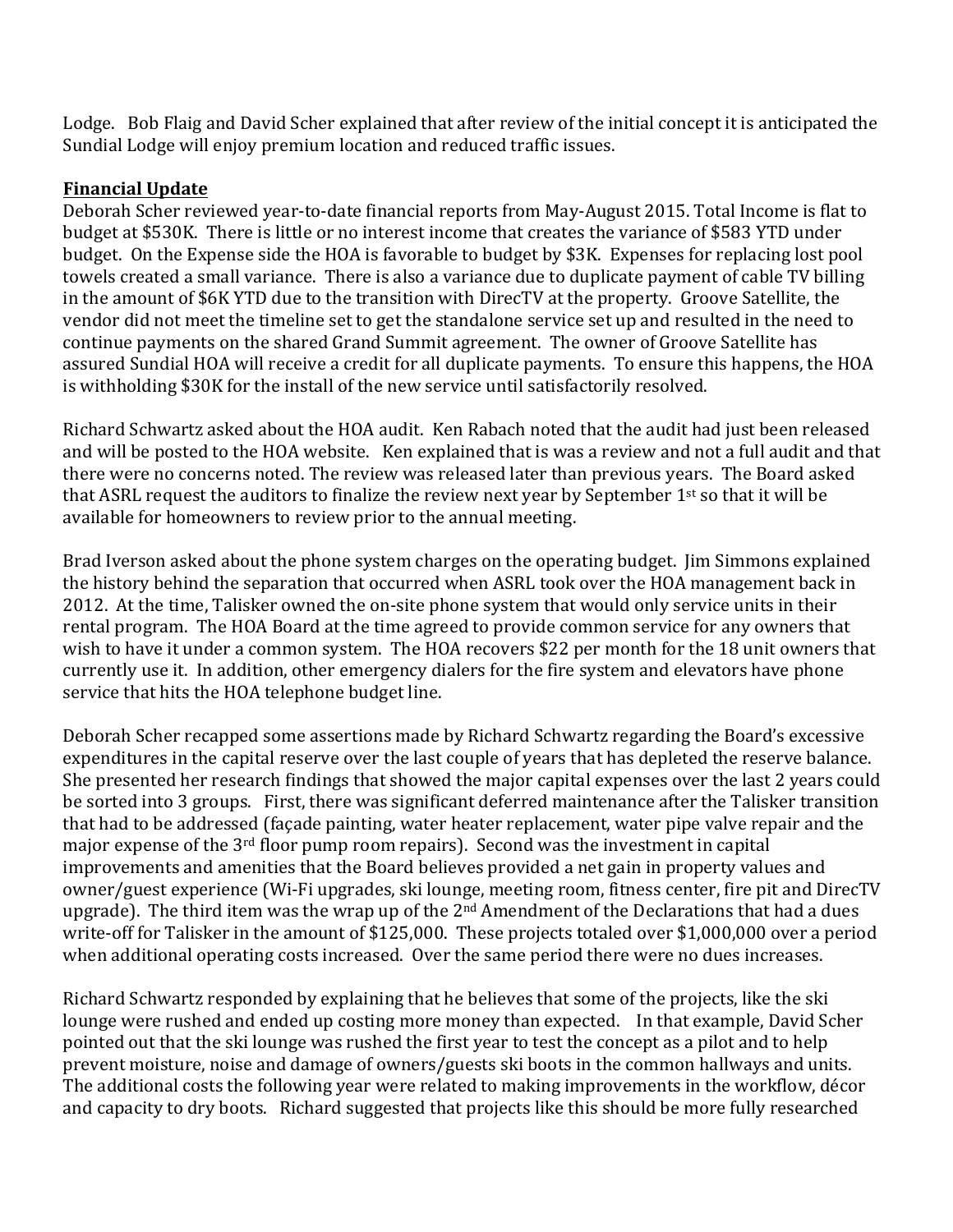and done right the first time. We all agreed that was ideal, but not always possible. In this case, the Board limited the initial expenses to test the concept.

Brad Iverson provided feedback from guests that the ventilation in the relocated fitness room might be inadequate. Ron Brenner noted that a new ventilation system that was installed shortly after the fitness room was moved. Ron will revisit the system to ensure it is working properly.

Richard Schwartz noted that an incomplete budget was issued to all owners prior to the current fiscal year. The details of the capital budget were not initially shared when the budget was distributed. He is concerned about continued depletion of the reserve account.

Bob Flaig asked Ken Rabach to assess the status of the HOA financial position. Ken noted that based on the acceptable range ASRL suggests to its managed HOAs, the reserve is considered to be adequately funded. Other associations ASRL manages have a higher percentage of being fully funded, but Sundial has in what ASRL considers to be a reasonable funding level, though at the lower end of the recommended funding range at this point. The reserve is expected to continue to rise. The balance sheet indicates that current funding in the reserve is \$587K.

Ken Rabach announced that due to there being no surplus income in the previous fiscal year financials there was no need to make the motion for the 70-604 Revenue Ruling required by the IRS.

#### *Maintenance Update – Ron Brenner*

Ron reviewed the projects under the capital reserve plan. The project for fire suppression upgrade is being pushed to early 2016 due to delays on getting competitive bids and the disruption timeframe for the project as we approach ski season. With the move of the fire suppression upgrade, the Board has elected to move up the common area bathroom remodel and ventilation improvement project that was scheduled in 2016 to this fall. This also includes a ventilation system for all four 1<sup>st</sup> floor common bathrooms. Ron's team will complete the majority of that work.

Completed Projects

- Replaced the corroded main level fire pit gas ring.
- Replaced ground level spa filter.
- Replaced ground level spa pump.
- Regular programmed equipment maintenance & inspections.
- Added additional bird deterrents on the roof eaves.

## Fall Projects 2015

- Roundabout drainage work scheduled in October.
- Replace  $3^{rd}$  floor spa and plunge pool filters.
- Replace all unit and common area air filters.
- Re-seal upper and lower pool decks.
- Repair weathered pre-cast concrete window sills and column caps.
- Replace concrete that has fallen away outside B-224.
- Remodel the  $1^{st}$  floor and  $2^{nd}$  floor bathroom remodel

## **HOA Update**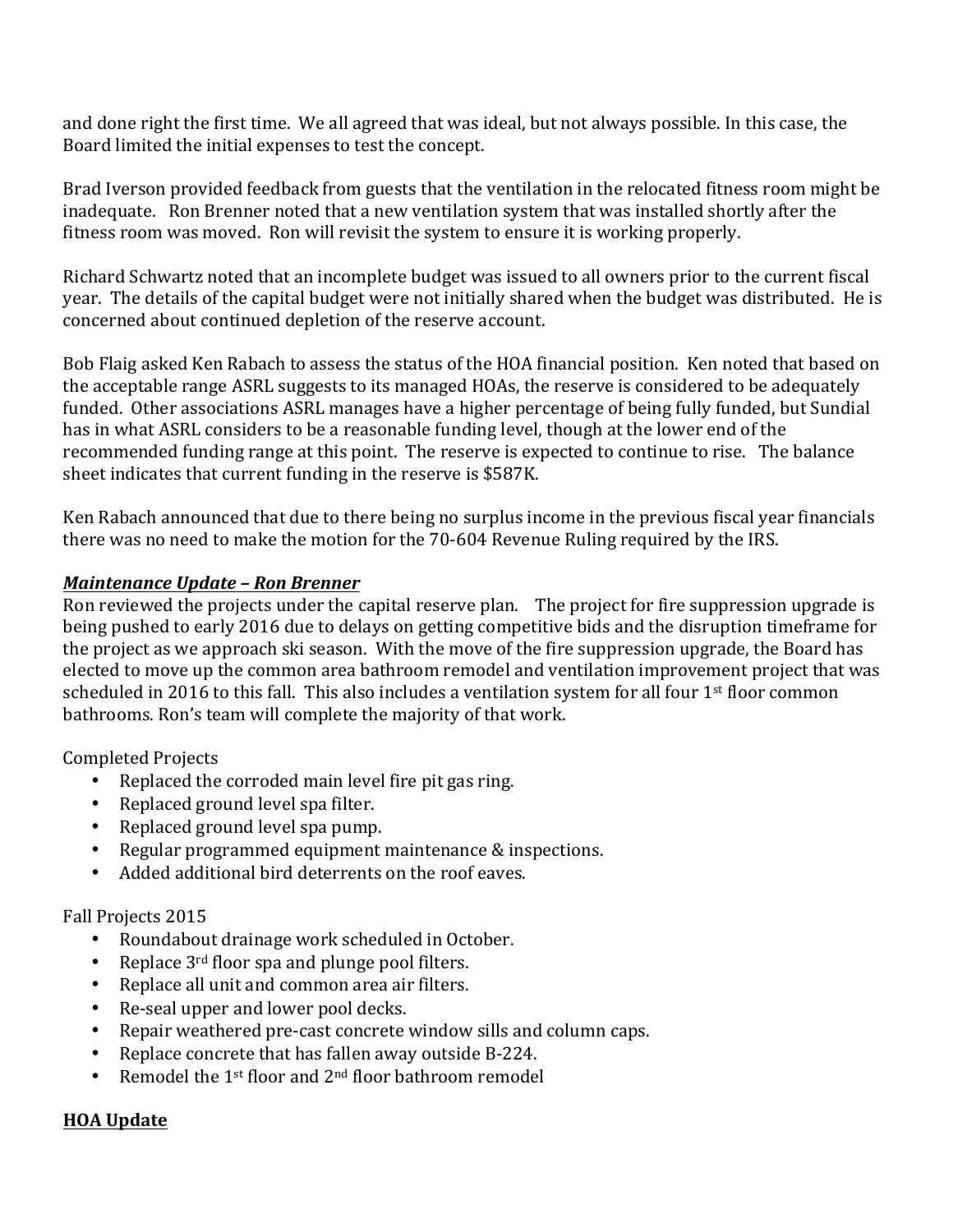Jim Simmons explained that meeting minutes from the January 2015 and June 2015 Board meetings were approved at the Board meeting on September 25. The minutes will be posted to the HOA website at www.sundialhoa.com. The March 2015 minutes were lost after the ASRL Homeowner Liaison suffered a computer hardware failure. Iim Simmons is working to reproduce those minutes and provide them to the Board for review. Jim apologized that the minutes were not previously made available for the owners and posted to the website due to some administrative staffing challenges. Bob Flaig suggested that the HOA adopt a records retention policy. This will be discussed at the next Board meeting.

The Board has renewed the property management agreement with ASRL for another three years.

The DirecTV transition was problematic. All units have been inspected to ensure signal strength and quality is excellent. There have been some issues with sensors that are attached to the front of TVs by double sided tape having come off already. Owners that see any issues with their cable service in the units are encouraged to contact ASRL for assistance.

As the Talisker/Vail Resorts team no longer centrally manage the HOA interests for Sundial Lodge, Grand Summit and Silverado, ASRL recommends that Sundial HOA sell its interest in the man-lift shared between the 3 properties to remove the HOA from liability issues that arise from each group independently using the lift. The Sundial Lodge Board and Silverado Board have agreed and Jim has approached the Grand Summit HOA to see where they stand on selling the lift. If agreed, all entities will split the profit in thirds.

HBO will be shooting a movie at Canyons at the end of October for a week or so. The movie will directed by Steven Soderbergh (Oceans Eleven movies and Magic Mike) and filming will take place in Sundial common areas and two of the residential units, plus some other locations at Grand Summit and the surrounding area. Kristin Huffmon noted that lead roles will be played by Jeff Bridges and Sharon Stone.

Following the HOA meeting, Vail Resorts and ASRL will provide rental service updates and there will be an owner reception poolside.

## *ASRL Property Management Renewal*

Bob Flaig reviewed the decision to renew the agreement with ASRL for another 3 years. In order to renew, the HOA cancelled the previous management agreement with ASRL so that some updated provisions could be implemented. The most notable being that ASRL agreed to pay up to \$50K per year shortfall through the agreement term caused by adopting the 2<sup>nd</sup> Amendment. Richard Schwartz had asserted to the owners that the process was done in an illegal meeting of the Board that was not properly noticed to all owners. Attorney Melyssa Davidson weighed in to say that emergency board meetings could be called for urgent matters and that while the governing documents do not define an emergency or urgent matter, the question of the \$50K income offer by ASRL seemed to qualify. Under the new agreement, the maximum ASRL will contribute will now be \$40K per year instead of the maximum of \$50K under the previous agreement.

## **Lobby Desk and New Lock System**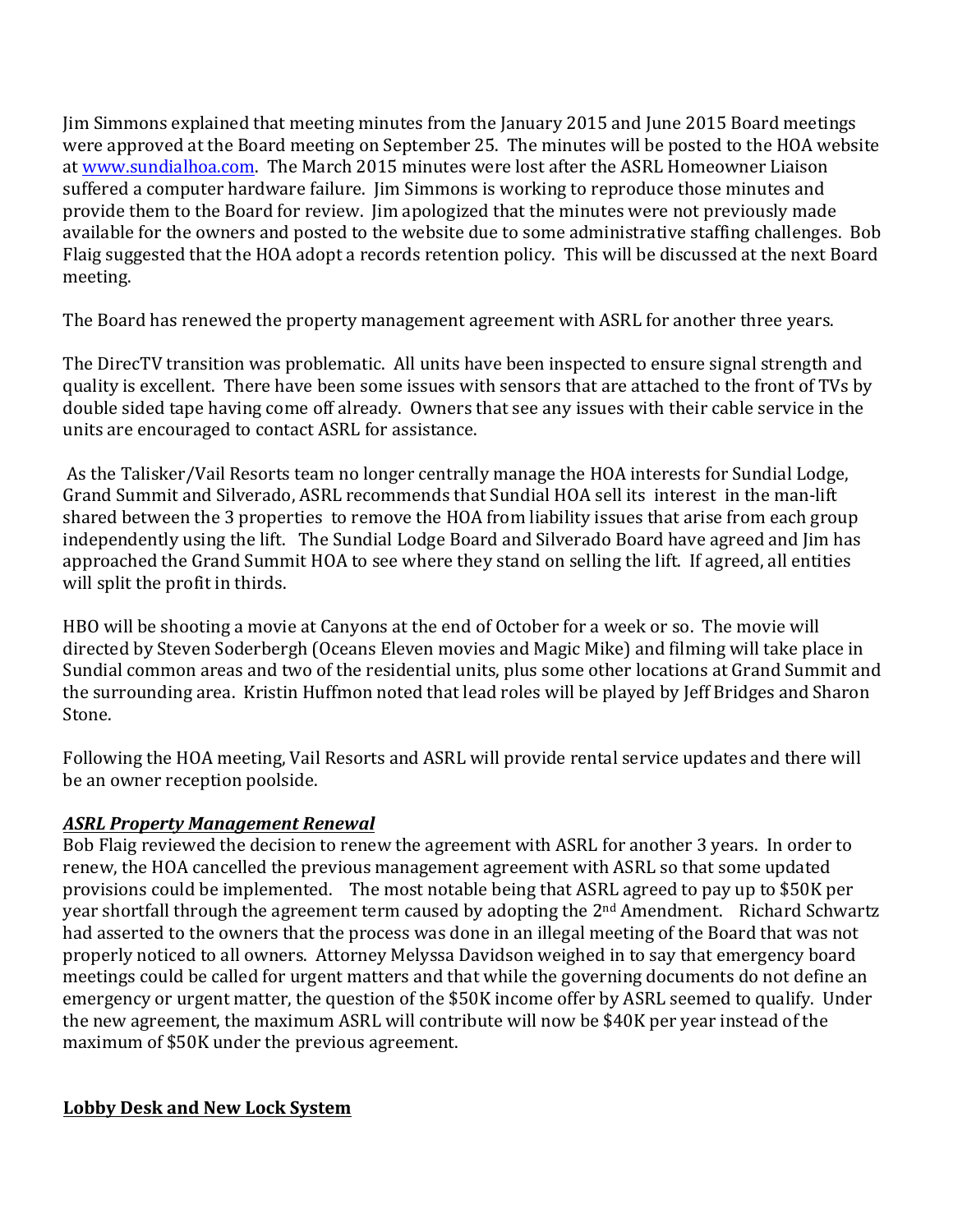Michael Janas provided some background information on the decision to keep the HOA desk in the lobby. Challenges with guests negative feedback and TripAdvisor reviews regarding confusion on having 2 lobby desks led to the initial decision to remove the HOA desk operated by ASRL. At the same time, the unit door lock system has begun to fail and needs to be upgraded or replaced. The HOA board considered options to allow direct-to-door options for all unit owners that would remove the need for the second desk. Michael made it clear that it was not the Board's intention to unduly benefit one property manager or another in the decision, but to benefit the overall owner/guest experience and avoid confusion. Jim Simmons explained the history of the HOA bringing in the lobby desk when Talisker previously refused to provide any onsite services, including issuing unit key cards for any owner outside their rental management service. They added the desk to provide onsite services for all owners as needed.

Jim Simmons provided the details of the onsite services provided by ASRL from the desk that include supplementing the costs for services Vail Resorts provides for bell staff, shuttle service and ski lounge. In other words, Vail provides those services and ASRL pays for all units that are not in the Vail rental program in order to help maintain a common level of service. That equals roughly 20 units whose owners and their guests receive those services at no cost. The Board would like to work with ASRL and Vail Resorts to determine a target level of service to be provided onsite and how common services may be fairly distributed among all owners, while maintaining a separation of HOA and Rental functions. 

Owners Brad Iverson, Deb Gott and Uta Cicalese stated that having the onsite desk for owners not in the Vail Rental program is important for many owners.

The lock system in the building is 16 years old and has become problematic. The Board tasked Jim Simmons and Ron Neville to investigate new lock system options with new technology. Based on the changes in technology, the Board elected to defer the upgrade until 2016 to allow some of the changes to be more widely implemented. The goal is to have a lock system that allows direct to door access that can be accomplished with a smart phone or key fob or a unique key code for each guest. The technology hold up centers on the need for a smart phone application or other delivery procedure for guests and owners that the Board feels has not been widely implemented in the lodging industry. Further investigation is needed.

#### **Miscellaneous**

There was a request to consider adding automatic doors to the elevator lobby entrances from the garage.

The next meeting for the HOA is a quarterly Board meeting on January 11, 2016.

## **Board Election**

HOA attorney Melyssa Davidson, Jim Simmons and Board Secretary Michael Janas verified the election results. Melysssa also verified the voting rights assigned by the ratified 2<sup>nd</sup> Amendment were used in the calculation. Iim confirmed that faxes sent to the ASRL corporate office were verified and recorded up to the election deadline and all emails sent to Jim Simmons, Mia Bertholf (ASRL Homeowner Liaison) and delivered by Kristin Huffmon were recorded.